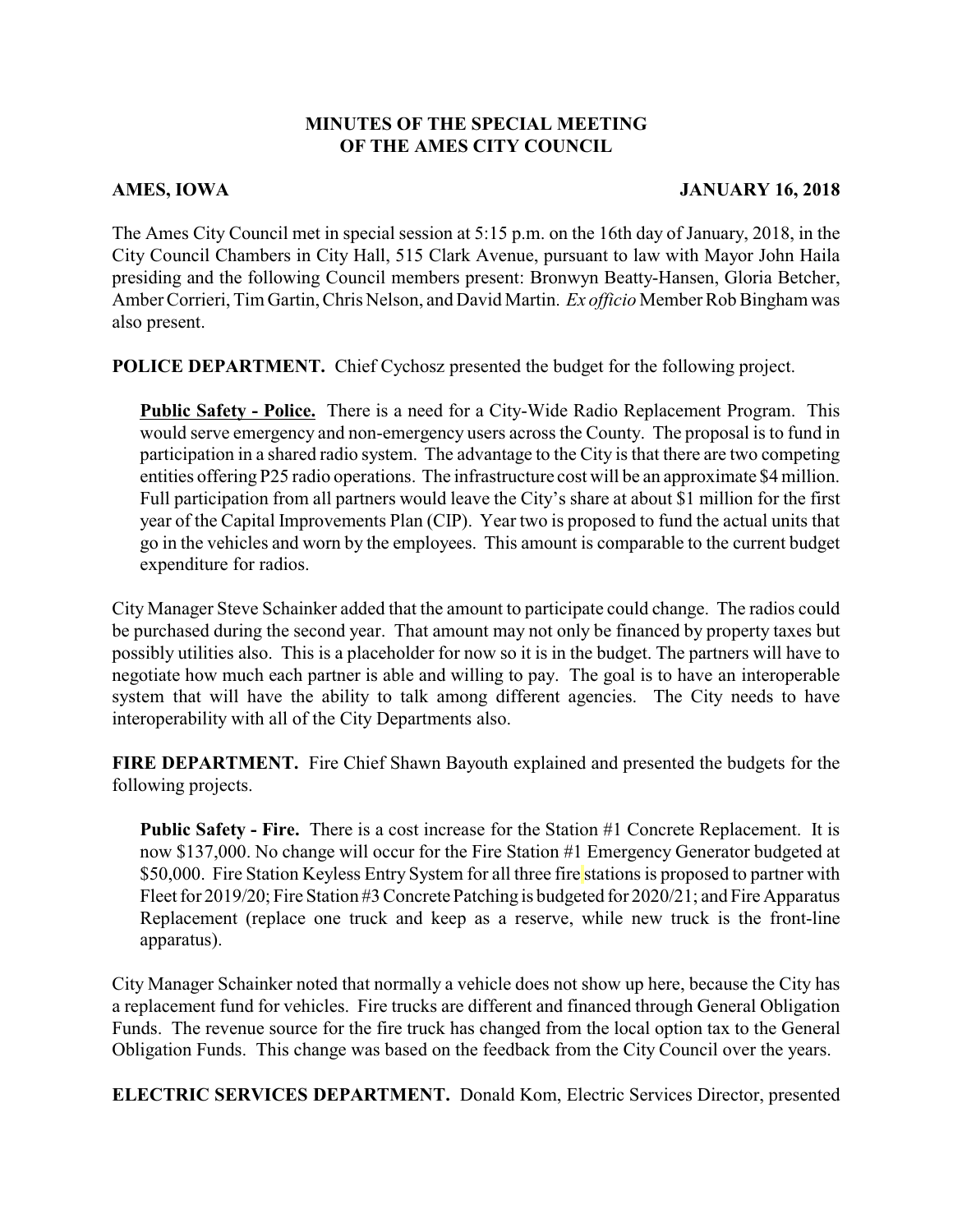the budgets for the projects listed below. Mr. Kom noted Electric budget's capital for new sirens and the maintenance of existing sirens. This will be the  $19<sup>th</sup>$  Outdoor Storm Warning System that is budgeted for the 2021/2022 fiscal year in the amount of \$40,000. This is usually funded by local option sales tax. Electric Director Kom added that the overall CIP budget for Electric in the next five years is \$35,825,000. City Manager Schainker clarified that this is an outdoor warning siren. This is not intended to reach everyone inside their home.

**Electric Administration:** Demand Side Management looking at spending \$1.2 million each year over the next five years. This is for rebates, incentives, education, training, and marketing. This program has kept customers' rates lower instead of purchasing a new generator. This is 16.7% of the Electric capital budget that is put into Demand Side Management over the next five years.

**Electric - Distribution & Transmission.** Items in the Transmission portion are continuous from the CIP budget last year. There is to be work done on Ontario Road and staff continues to look at the 69kV system to change out old poles before problems occur. On the Distribution side, the LED street lighting will be wrapping up in the next four years. Following the fourth year, those programs will roll over into the use of the Operation and Maintenance Account. One feeder expansion is the Mortensen Road Substation Feeder. The Street Lights and Line Relocation projects will be coordinated with Public Works road improvement projects. Reliability Improvements will be done at Dayton, Mortenson, and Vet Med. These will be substations around town to help have fewer and shorter outages for the customers served out of those sub-stations. The budget for Distribution and Transmission is \$1,380,000, which accounts for 23.3% of the overall CIP budget.

**Electric - Power Plant Maintenance.** One continued project from last year is the Combustion Turbine #2 Controls Upgrade has been delayed until 2019/2020. Three continued projects for Unit #7 are the Boiler Tube Repair, Cooling Water System, and Overhaul. New projects for Unit #7 are the Condenser Tube Replacement and the Exciter Replacement. Main steam line insulation will be replaced with non-asbestos insulation. Unit #8 replace Superheat Tubes and have a hardened coating for protection this next year. Unit #8 Turbine General Overhaul and Precipitator Reconstruction are continued. One new project is the Refinishing of the Stack Exterior.

**Electric - Power Plant.** Plant Relay and Controls Upgrade has been a part of the CIP for the infrastructure. A new project is a Parts Inventory Building to improve efficiency of parts coming in and going back into the facility. Fire protection; plant building modifications for heightened security, such as card readers and replacement of items to save energy on heating the building, are continued projects. Other continued projects are the removal of boilers from retired Units #5 and #6 and the clean up of the coal yard reclamation and remove the fuel oil tanks. A new project that is placed later in the five-year Plan is an engineering study to look at other communities and what they are doing to continue to burn Refuse Dry Fuel (RDF). Mr. Kom concluded that the budget for power plant expenses is \$6,825,000. The plant itself is 60% of the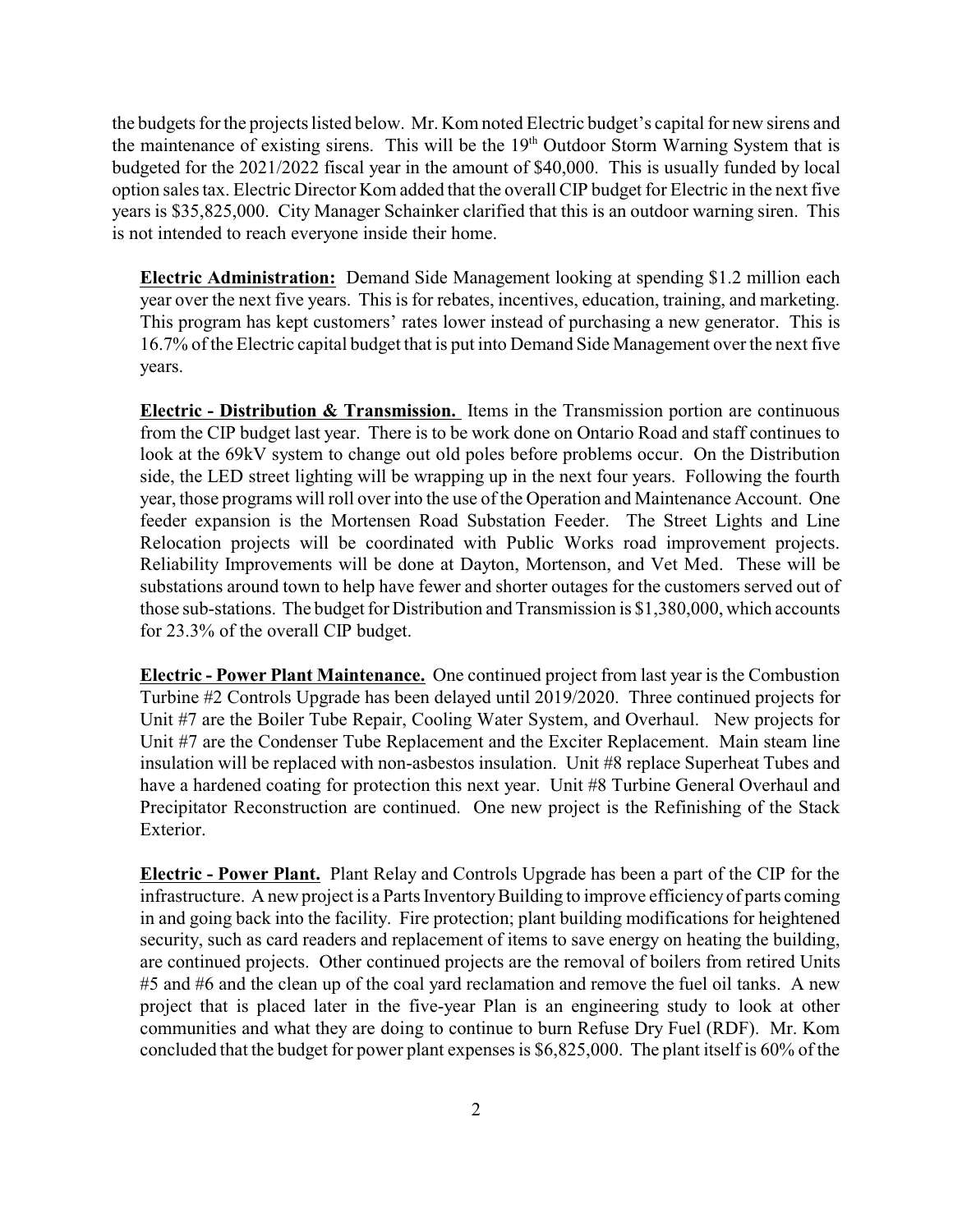CIP Budget.

**WATER AND POLLUTION CONTROL.** John Dunn, Director of Water and Pollution Control, presented the budgets for the following projects.

**Water Production/Treatment.** The Advanced Metering Infrastructure Project, allows for the conversion of meter reading from old mechanical generators to a system where the meter readers can read from a radio signal. This is the last five years of this multi-year project.

**Water Facilities.** In the first year there are two projects: one is the addition of dehumidification in lime slaking and the second is HVAC controls in the Technical Services Complex building.

**Water Supply Expansion.** The City is looking to acquire a 40 to 50-acre plot for four wells "somewhere between the existing Youth Sports Complex Well Field and the future 1-35 Well Field." While the Rehabilitation of Wellheads is happening, there will be an upgrade to the control system and piping along with the discharge heads being repainted. Replacement of single control panel with two separate panels, one for high voltage panel and one for low voltage controls. While out of service, upgrade the control system and repaint the upgrade piping and discharge heads.

Projects that have continued to be included are: Demolition of Old Water Treatment Plant (2018/19)**.** Well Field Standby Power, Lime Lagoon Expansion, and Distribution System Monitoring Network. These projects are continued from the previous year with plans to occur in 2021/22.

**WPC - Utilities.** A first year project is the Digester Improvements Project to replace worn equipment and make modifications to stay current with life-safety codes and building codes. Following the Plan from the October 17, 2017, Council Meeting for maintenance on the cogeneration system, a new dual fuel boiler will be added. The controls and switchgear will be replaced. This generates 18% of total power used at the facility. Later in the Plan, there will be the replacement of Generator #2 and modification of grease receiving stations.

**WPC Facilities.** The first year of the CIP budget will include the replacement of drives on three screw pumps. This is the final year for the multi-year rehabilitation of the WPC clarifier maintenance. The drives on the four primary clarifiers will be replaced and the launder covers will be installed on the final clarifier. On-going project of structural rehabilitation is the series of preventative maintenance; such as sidewalks. Flow Equalization Expansion project is continued from the previous year plan. The Nutrient Reduction Modifications is to identify the alternative that achieves the goals of the Iowa Nutrient Reduction Strategy at the lowest cost. WPC is to have an evaluation for Council by late fall. The final project is the Electrical System Maintenance, recurring maintenance on the switch gear electrical system every five years costing about \$100,000.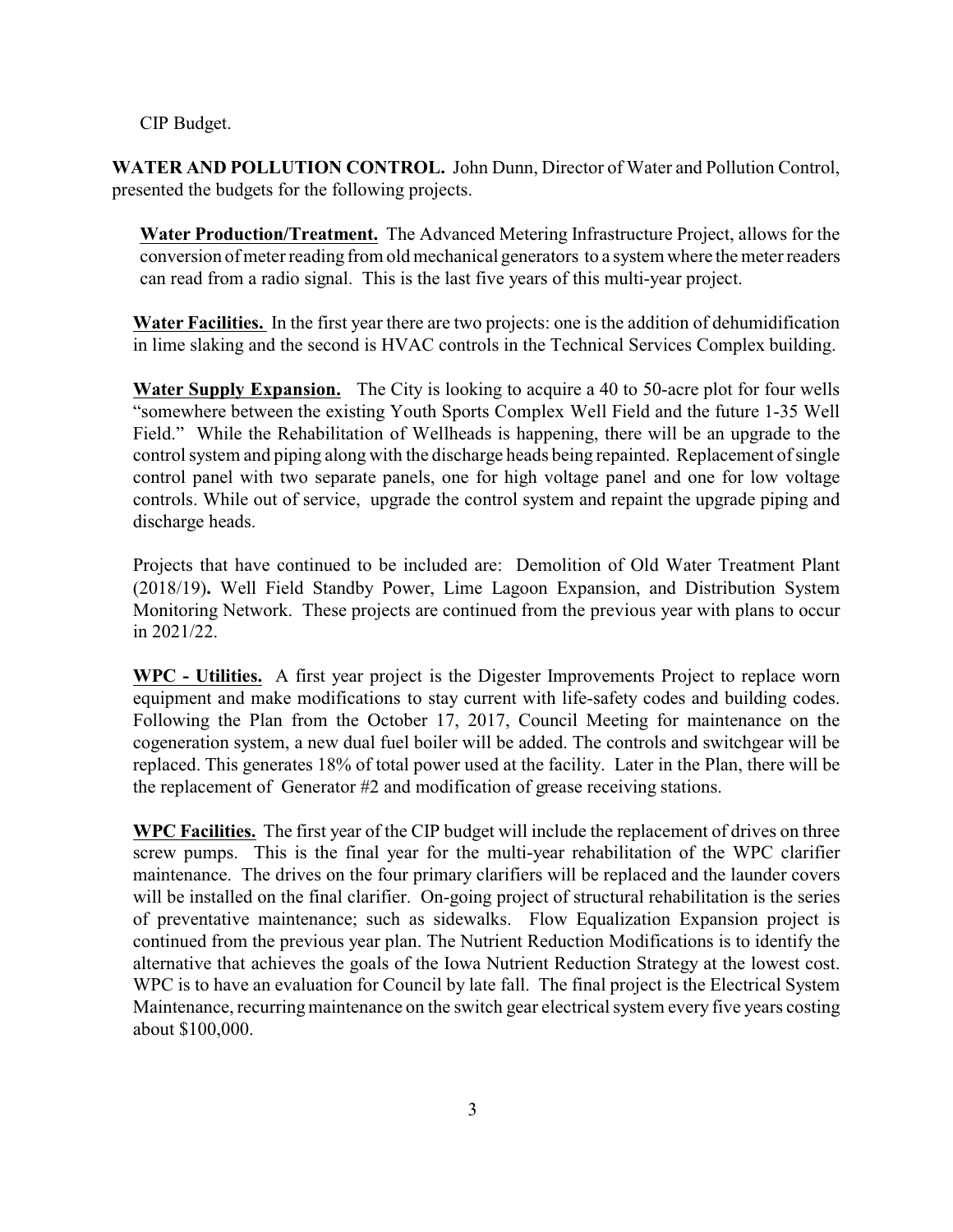**PUBLIC WORKS DEPARTMENT.** John Joiner, Public Works Director, explained the budgets for the following projects.

**Utilities - Water Distribution:** The System Improvements annual program to replace four-inch lines to improve water quality and flow. Campustown Public Improvements is the second project that Public Works will be doing the engineering and public outreach. The actual construction will occur in the second year.

**Utilities - Sanitary Sewer System.** Sanitary Sewer System Improvements is the annual program to address the inflow and infiltration system. This will be an expense of about \$25 million and will finish around 2025.

**Utilities - Storm Water Control.** The first year of the Erosion Control Program is \$1 million. The benefit of this will be to prepare for the pavement for the trail the following year. The first year of the Low-Point Drainage Improvements Program will be Airport Road and South Riverside. Storm Water System Analysis, a multi-year program to analyze the flow and modeling of the storm system and end with a recommendation for a program.

**Utilities - Resource Recovery Plant (RRP).** The only project will be the annual maintenance program, which allows the City to be proactive on any possible issues.

**Transportation - Street Engineering**. The first year project for the Collector Street Pavement Improvements is Hickory Drive. Programming and extension work will continue on the Grand Avenue Extension Project. This year South 5<sup>th</sup> Street will be extended to connect back towards Duff. Improvements will be made at the intersection of South Duff and South 16<sup>th</sup> Street. The final component of grading and paving will be in 2019/2020. Traffic will be driving on it by 2020. Work is being done to obtain property rights from property owners this summer.

Projects that continue to be included in the CIP are Asphalt Street Pavement Improvements, Seal Coat Pavement Improvements, Right-of-Way Restoration, Cherry Avenue Extension, Arterial Street Pavement Improvements, Downtown Street Pavement Improvements, Concrete Pavement Improvements, and CyRide Route Pavement Improvements.

The meeting recessed at 6:54 p.m. and reconvened at 7:00 p.m.

**Transportation - Shared Use Paths.** The average expenditure on bicycle facilities over the five year period is \$1,582,460. This five-year Plan represents an increase of \$100,000 per year for bicycle facilities over last year. The Shared Use Path System Expansion Project will begin with public outreach and design this spring. The project will move into the construction phase in the first year of the proposed CIP. There is also a Multi Modal Roadway Improvements project and the Annual program of the Shared Use Path Maintenance.

**Transportation - Traffic Engineering**. The Annual Traffic Signal Program is to reconstruct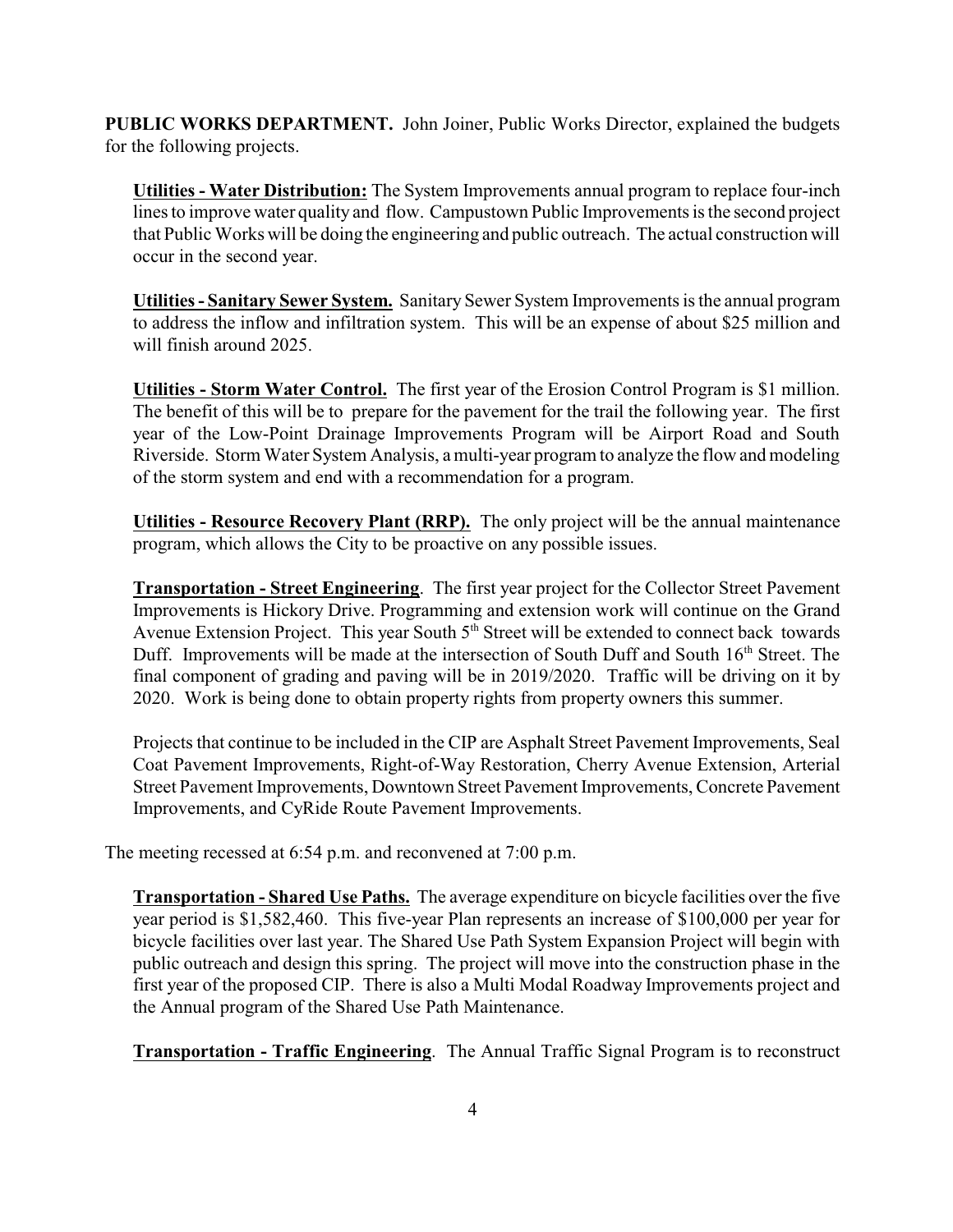existing signals and occasionally to build a new facility. The Lincoln Way/Hyland signal will be rebuilt this spring. The Traffic Calming Program will focus the Oak Riverside Neighborhood first. U.S. Highway 69 Improvements project in the first year will be realigning the east-bound off-ramp at South Duff with Billy Sunday.

**Transportation - Street Maintenance.** Major maintenance planned is the Main Street Sidewalk Replacement program. The outreach has already been started with the Chamber and Main Street business owners and operators. Annual Programs: Pavement Restoration and Neighborhood Curb Replacement will continue. The Right-of-Way Appearance Enhancements Program and the Bridge Rehabilitation Program will continue as planned.

**Transportation - Airport**. There is not a first-year project planned for airport activities. The remaining four years have improvements to the hangers, demolition of the old terminal building and in the last year looking at the possibility of an extension of the main runway further south.

Director of CyRide Sheri Kyras advised Council that the Transit Board did approve the projects that will be presented.

**Transportation - Transit**. The Vehicle Replacement project does have an opportunity for a grant that may assist this project. Building expansion and Modernization has changed the HVAC system project to a two-year project 2018-19 \$100,000 and 2019/20 \$700,000. The Bus Washer Project has been delayed. An added project is Concrete Replacement at bus turnarounds at Ontario/California and the turn around at the Ames Middle School is in the CIP for next year. No change for the Shop/Office Equipment at \$50,000 per year. The Bus Stop Improvements Project has an addition to the normal \$50,000 per year. The addition is \$25,000 per year to be able to do smaller things with local dollars quicker and be more responsive to the community needs. Technology Improvements continues to expand. Changes that have occurred are less expensive: bus security cameras, asset management software is eliminated, radio equipment has been lowered, and upgrades to the GPS Tracking System. The new project is the Bus Stop Annunciators.

**PARKS & RECREATION.** Keith Abraham, Director of Parks and Recreation, presented and discussed the budgets for the following projects.

**Park System and Facility Improvements.** The Spray Pad is delayed. Erosion Control at Gateway is necessary. Furman Aquatic Center replacement of security cameras that are of higher quality in this first year. In 2021/2022 installing a shelter adjacent to the parking lot and 2022/2023 replace light fixtures and refurbish splash pool play structure. Continued projects on Homewood Golf Course will include a new clubhouse, shared use path, and replacement of the bridge on hole #9.

Projects that continue to be included in the CIP are the Ames/ISU Ice Arena Franklin Park Improvements, ADA Transition Plan, Funding towards the Municipal Pool, Playground